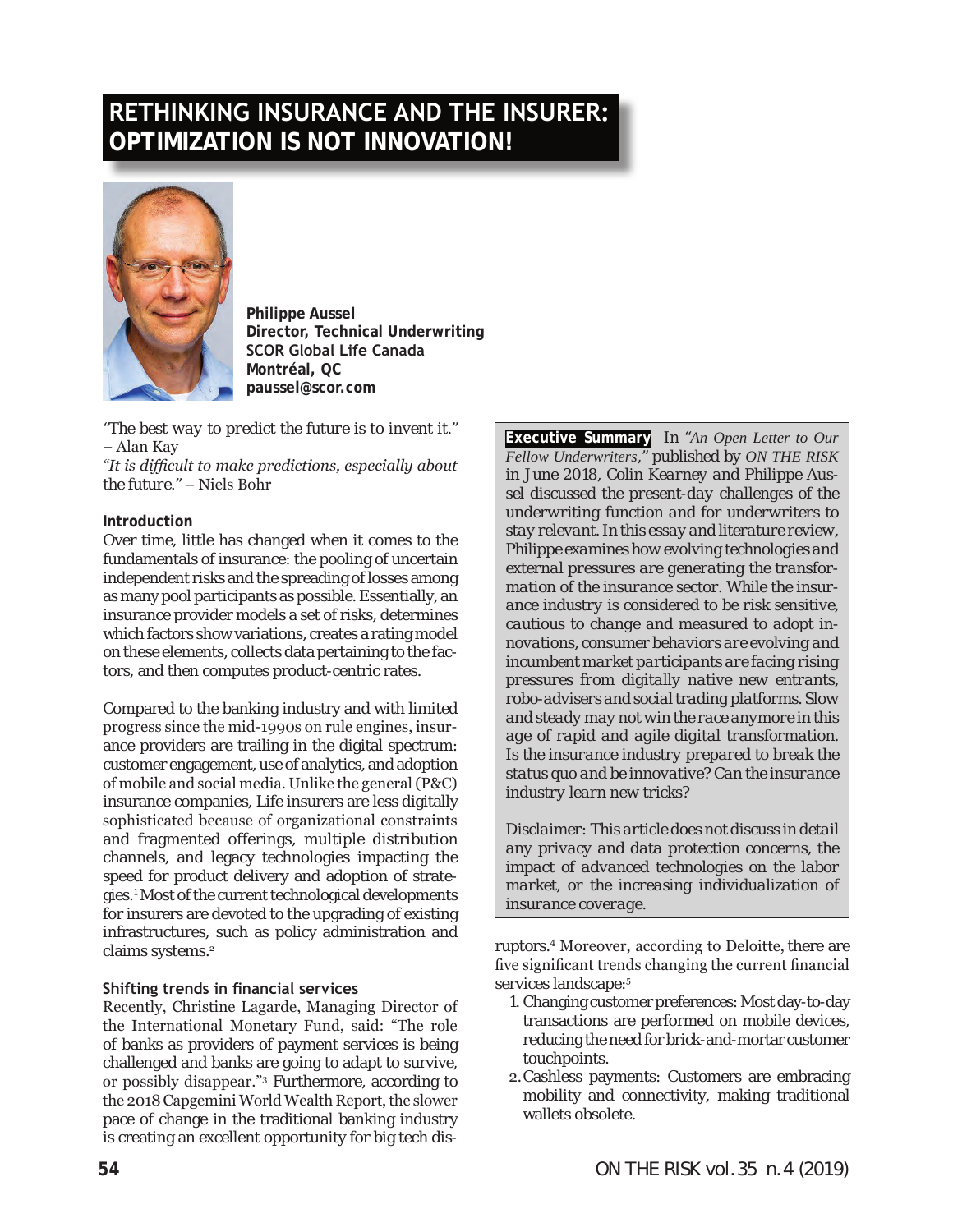- 3.Capital raising platforms: Online marketplaces connecting businesses and potential investors are replacing traditional business financing sources.
- 4.Empowered investing customers: Virtual assistants, digital brokers, chatbots and robo-advisers are democratizing the investing and wealth management industry. Interestingly, high net worth clients are still looking for personal and in-person management.
- 5.Growing connectivity in the insurance industry: Remote real-time sensors (connected cars and connected homes), expanding telematics and personal wearables (connected people), and advanced analytics have the potential to disrupt an industry sector typically cautious about changes, thus making dynamic, real-time pricing and underwriting a definitive possibility.

#### **Current macro challenges of the insurance industry in this early digital era**

The insurance industry is known for its lateness to embrace digital technologies and to introduce truly innovative products to its customers.6 On the other hand, there are numerous emerging forces, e.g., direct-to-consumer initiatives (DTC), creating pressure across the insurance value chain with the potential to redefine the structure of the market. What are the current challenges limiting the insurance industry to leap forward?

- 1. Reliance on legacy systems: Specifically, for life insurance, because existing policies can be in force for decades, thus making the transition to newer, cheaper and more agile technologies difficult.
- 2.Customer experience: For commercial lines (P&C), the insurance process still relies on faceto-face negotiations and extensive paper documentation. For life insurance, non-face-to-face applications and "fluidless" underwriting are fairly new approaches. The traditional reliance on lengthy medical history questionnaires and biometrics can result in an unpleasant customer experience. There is also the belief that the insurance process is so specialized it cannot be handled by third parties or software. Overall, the insurance market is perceived as fairly inefficient because of the needs for insurers to protect themselves from information asymmetry (adverse selection and moral hazard) during the risk selection process, by verifying the information provided by the customers through thirdparty sources.
- 3.Mergers and acquisitions: Past M&A activities have distracted established insurance companies from innovative products and processes, and consequently, they may not have exploited

the looming digital transformation of the fourth industrial revolution.

- 4.Regulations and compliance: The financial sector (banking, investing and insurance) is heavily regulated as customers' protection necessitates a heightened regulatory environment given the long-lasting provider-client relationship, such as for mortgages and permanent insurance policies.
- 5.Delay in digital transformation: The insurance back-offices are presently relying on paper documentation and third-party verifications. Distance is also a pain point for insurers and consumers. Insurance policies are still mostly delivered via postal mail or in-person by the insurance advisor to collect the first premium. This is a source of cost, inefficiencies and inconvenience. Moreover, once the sale and underwriting process are completed, there is a perceptible lack of interactions between the insurance carriers and the policyholder.

#### **Leaping from passive transactional restitution to active loss prevention and mitigation**

According to the McKinsey Global Institute, potentially disrupting technologies in the insurance context include: high-speed mobile internet, automation of knowledge work, the Internet of Things (IoT), advanced robotics, autonomous or near-autonomous vehicles and next-generation genomics.<sup>7</sup> To embrace the digital transformation, the insurance industry should progress from passive transactional restitution to active loss prediction, prevention<sup>8</sup> and mitigation by capitalising on transforming big data into actionable insights along the insurance value chain (from customer prospection and acquisition to pricing, underwriting, claims, fraud detection and policy administration).

Since the mid 2010s, the balance of power has shifted towards value creation by the customers and agile process delivery. Consumers, fueled by the advance of digital and mobile technology, are gradually looking for portfolio simplicity, less costly products, improved transparency, accessibility and swiftness for their insurance transactions.<sup>9</sup> The Geneva Association lists five possible scenarios for the evolution of the insurance industry: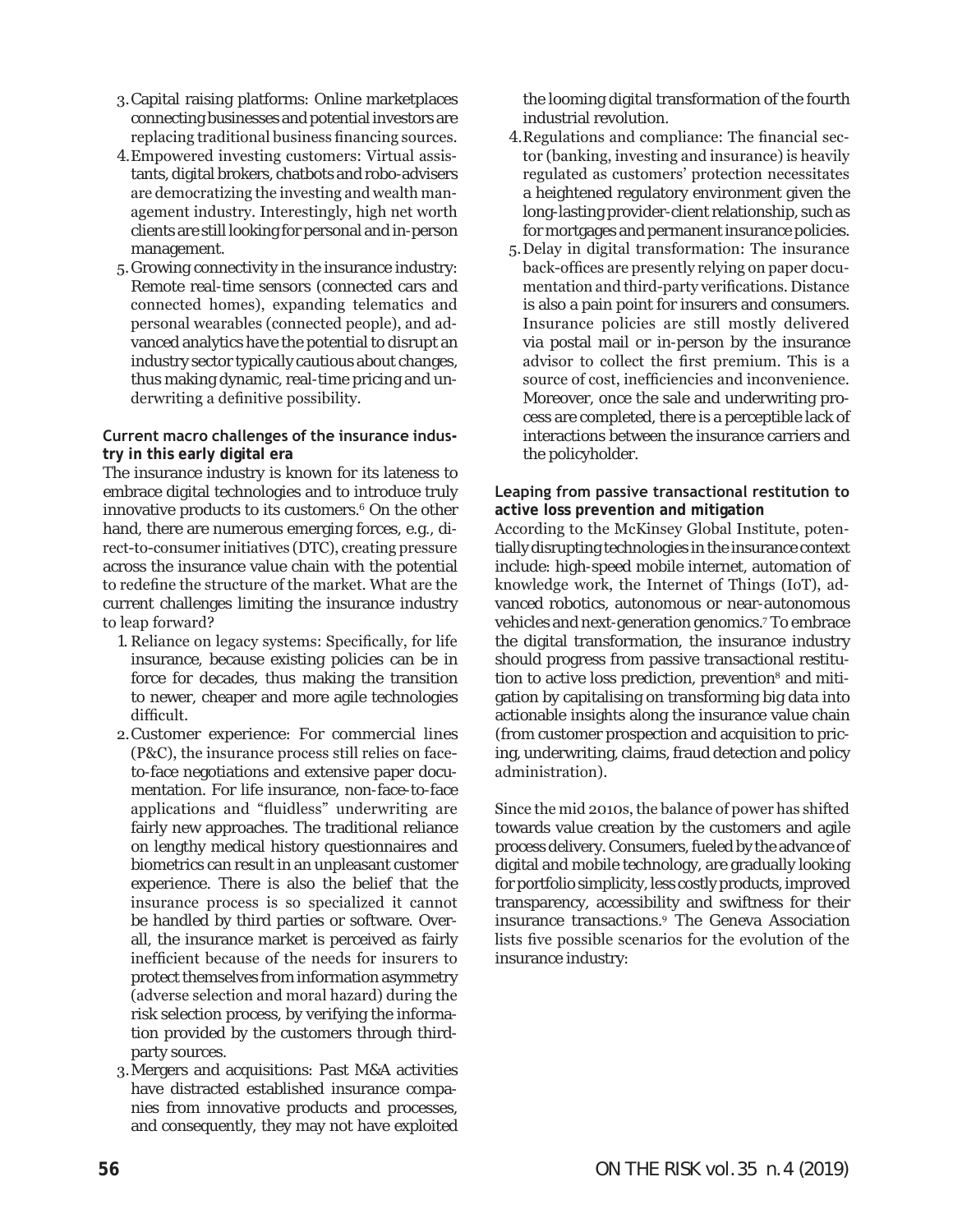| <b>Scenarios</b>        | Distribution of information between individuals and firms                                                                                                                                                                                                                                                                                                                  |
|-------------------------|----------------------------------------------------------------------------------------------------------------------------------------------------------------------------------------------------------------------------------------------------------------------------------------------------------------------------------------------------------------------------|
| The digital society     | This scenario is characterised by free flow and open access to data. Insurance<br>and technology companies have equal access to a broad range of data and can<br>use it without restriction.                                                                                                                                                                               |
| Insurance at two speeds | In this scenario, insurance companies are prevented from access to or use of<br>enhanced data to which technology companies have access. Those who have<br>access to data can use it without restrictions. In a sub-scenario, only a few<br>insurers have access to data through exclusive cooperation agreements with<br>technology companies, but other insurers do not. |
| Privacy regulation      | In this scenario, regulators intervene to protect certain privacy values. In one<br>sub-scenario, regulators try to prevent discrimination at all cost. In another<br>sub-scenario, regulators aim to avoid intrusiveness. In a third scenario, regula-<br>tors apply a zero-tolerance approach to the risk of abuse in using personal data.                               |
| Digital backlash        | In this scenario, we assume that increasingly restrictive regulation prevents<br>established insurers and new market players from the use of enhanced data<br>in insurance.                                                                                                                                                                                                |
| A tale of trust         | In this scenario, people are no longer willing to share their private data such<br>as health-related information with technology companies, in general, or social<br>networks, in particular. Insurance companies can act as a "safe harbour" but<br>face similar conditions to the rest of the industry with regard to accessing data.                                    |

Gradually, insurers are weaving themselves into people's daily living and leveraging digital and interconnected infrastructure (online behaviors, remote sensors and wearables) by applying artificial intelligence (AI) algorithms to deliver interactive, just-in time, risk warnings to their customers. Loss prevention through digital monitoring and predictive analytics has a direct impact on claims expenses. As the amount of high-quality and structured data increases, insurers will be in a better position to forecast consumer behaviors, habits and lifestyle more accurately and provide personalized feedback to reduce property or liability damages, to encourage healthier living and health, to increase years of disability-free living, and ultimately longevity. Going forward, it is expected that "accident-less" self-driving or driverless cars, the connected smart home, nanoscale biotechnologies and personalized medicine will shrink the claim rates. With improved risk prevention through predictive analytics, insurance pricing will come down, thus benefiting the insurance customers and the affordability of insurance coverage for all.

The conventional insurer is designed for stability ("build to last"). It is reputably hierarchical with goals and decisions flowing top-down. It operates through linear planning and aims to capture value for its shareholders. In contrast, future successful insurers will "build for agility" around a network of squads operating in agile tribes, enabled by advanced technologies. The ultimate vision is to create value for all stakeholders by combining velocity, adaptability without compromising on stability, and by securing

a competitive advantage in volatile and ambiguous markets.

Thus, the best-in-class insurers of the future will be:

- Freshly thinking about the customer not product, by shifting from product-based insurance to usage or customer-based coverage, by being service-orientated and customer-centric, with less transactional and more relational client communication and customization, and pro-activity by predicting customer needs and behaviors though analytics.
- Getting smarter with data by combining actuarial, risk selection and data science; structured data is definitively the new wealth for insurance companies.
- Digitally mobile and automated with little process fences, frictions and repetitions to boost speed of decision-making and agility to respond to market changes and customer demands.
- Not only strong in the core insurance functions (pricing, risk assessment and claims) but also by incorporating loss prevention and mitigation incentives, such as improving driving habits, healthier lifestyles and risk awareness.
- More fluid, flexible and cost-effective in their shared functions (e.g., finance, human resources, operational/IT management) to eliminate siloed and duplicative infrastructures.

#### **Conclusion**

So far, insurers have enjoyed a monopolistic position given the lack of substitute products to the insurance coverage (savings and self-insurance are not viable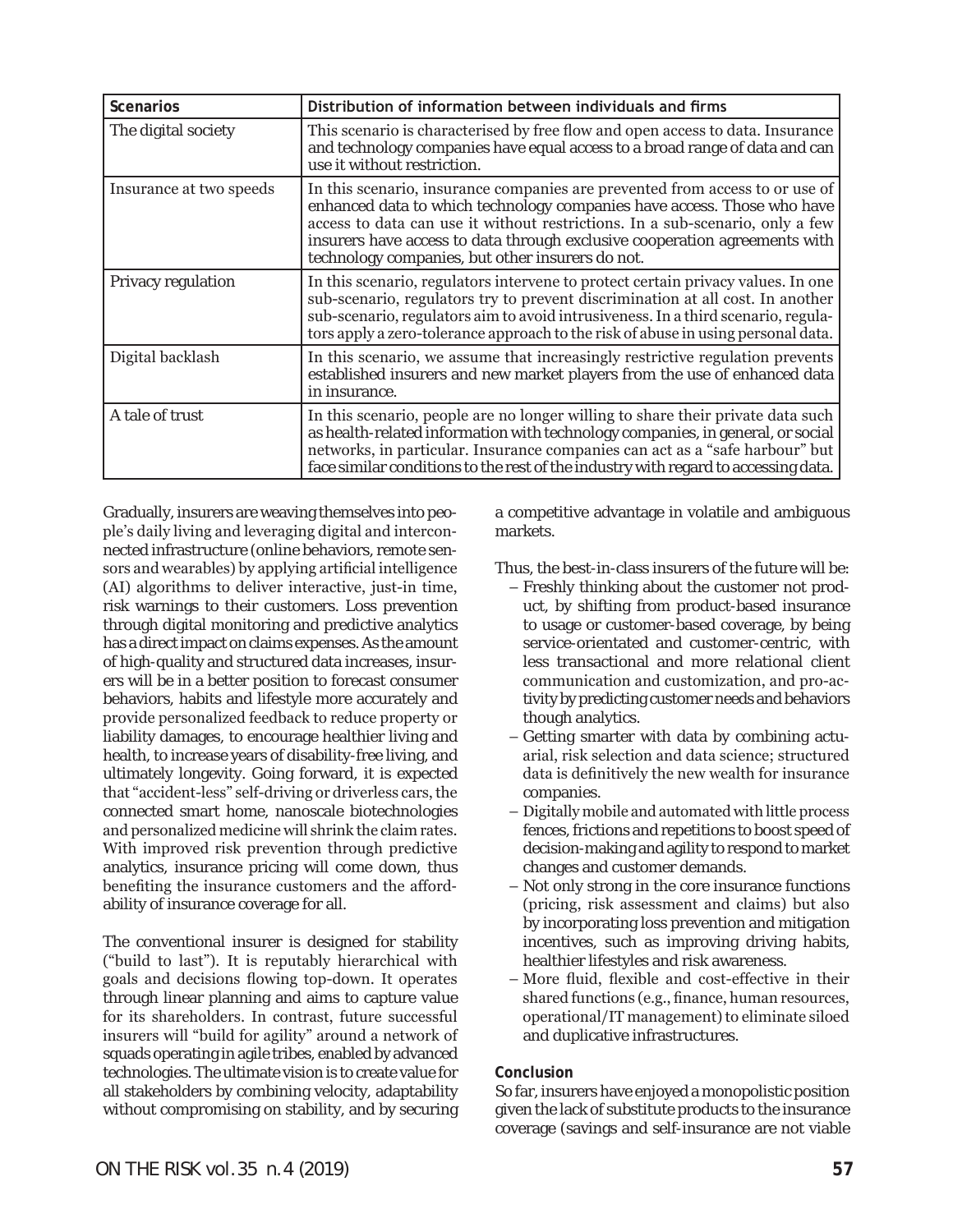economic alternatives). But today's banking and insurance markets are being shaken by four disruptive trends:<sup>10</sup>

- 1. Quickly evolving environment.
- 2.Rapid introduction of disruptive technology.
- 3.Accelerating digitalization and democratization of information.
- 4.New war for talent.

There is a consensus that the traditional insurance business model, characterized by incremental changes and organizational constraints, will have difficulty surviving in tomorrow's digital landscape. It should be re-engineered by creative and innovative teamwork and partnerships.

To achieve gains and competitive advantage for its stakeholders, organizations must continuously develop products and services through innovation and creativity. This will be key for the insurance industry, given that competition is typically framed by external regulation and compliance forces $11$  and potentially disrupted by external digitally native entrants. Hence, contemporary insurers appear to be mainly focusing on the optimization of existing products, processes and services, and accept it as though it were a proxy for innovations. But...optimization is not innovation!

The marketplace is shifting due to multiple factors, including rationalization in the insurance sector, regulatory pressures after the 2008/2009 global financial crisis, the need to adopt big data and advanced analytics, low-yield investment portfolio performance impacting pricing and capital requirements, cost pressures, a change-resistant culture, and rising customer expectations for personalization and enhanced digital experiences. Two factors are believed to change the insurance industry in ways unseen:<sup>12</sup>

- Big data and emerging cognitive computing (artificial intelligence, machine learning, algorithmic, microservices and blockchain capabilities) for innovative pricing and dynamic risk selection alternatives as new sources of frictionless underwriting information are becoming available.
- Empowered customers looking for insurance application and product simplification, heightened transparency, high velocity transactions with more usage-based or real-time risk-based insurance (UBI) products, with concepts like "pay when you use" or "pay how you use."

Agility in operations, real-time data collection, automation, artificial intelligence, machine learning and cognitive robotics are emerging as core factors for transforming the insurance value chain. Are the insurance market players ready to rewrite the rules

of customer engagement and learn new tricks? With improved loss prevention, will the nature of insurable risks shift to low-frequency but high-severity events that would be harder to predict and price for?13 Only time will tell how the future of insurance will emerge.

#### *"While the future is hard to predict, it's definitely not impossible to prepare for it."* – PWC

*"Just as energy is the basis of life itself, and ideas the source of innovation, so is innovation the vital spark of all human change, improvement and progress."* – Theodore Levitt

#### **Further readings**

- Big Data and Insurance: Implications for innovation, competition and privacy (The Geneva Association, March 2018).
- Cleared for takeoff Five megatrends that will change financial services (Deloitte).
- Disruptive technologies: Advances that will transform life, business, and the global economy (McKinsey Global Institute).
- Finance transformation in insurance: a strategic imperative (EY).
- Future of insurance (Raconteur #0516, 26/04/2018).
- Innovations in Underwriting (SCORviews, Spring 2009).
- Insurance: How will an ever more connected world impact the value delivered by insurance providers? (World Economic Forum).
- Insurance: How will disaggregating forces across the value chain transform the insurance industry? (World Economic Forum).
- Insurance 2020 Turning change into opportunity (PWC).
- Life insurance 2020: creating a competitive future (PWC).
- The 5 Trademarks of Agile Organizations (McKinsey & Company).
- The Future of Life insurance How to weather the perfect storm of an uncertain economic outlook, evolving customer demands, and increasing regulatory oversight (Capgemini).
- The Future of Financial Services How disruptive innovations are reshaping the way financial services are structured, provisioned and consumed (World Economic Forum June 2015).
- The future of insurance How big data and cognitive computing are transforming the industry (IBM).
- The future of insurance in a digital world (EY).
- The use of predictive analytics in the Canadian Life insurance industry (Societies of Actuaries, May 2019).